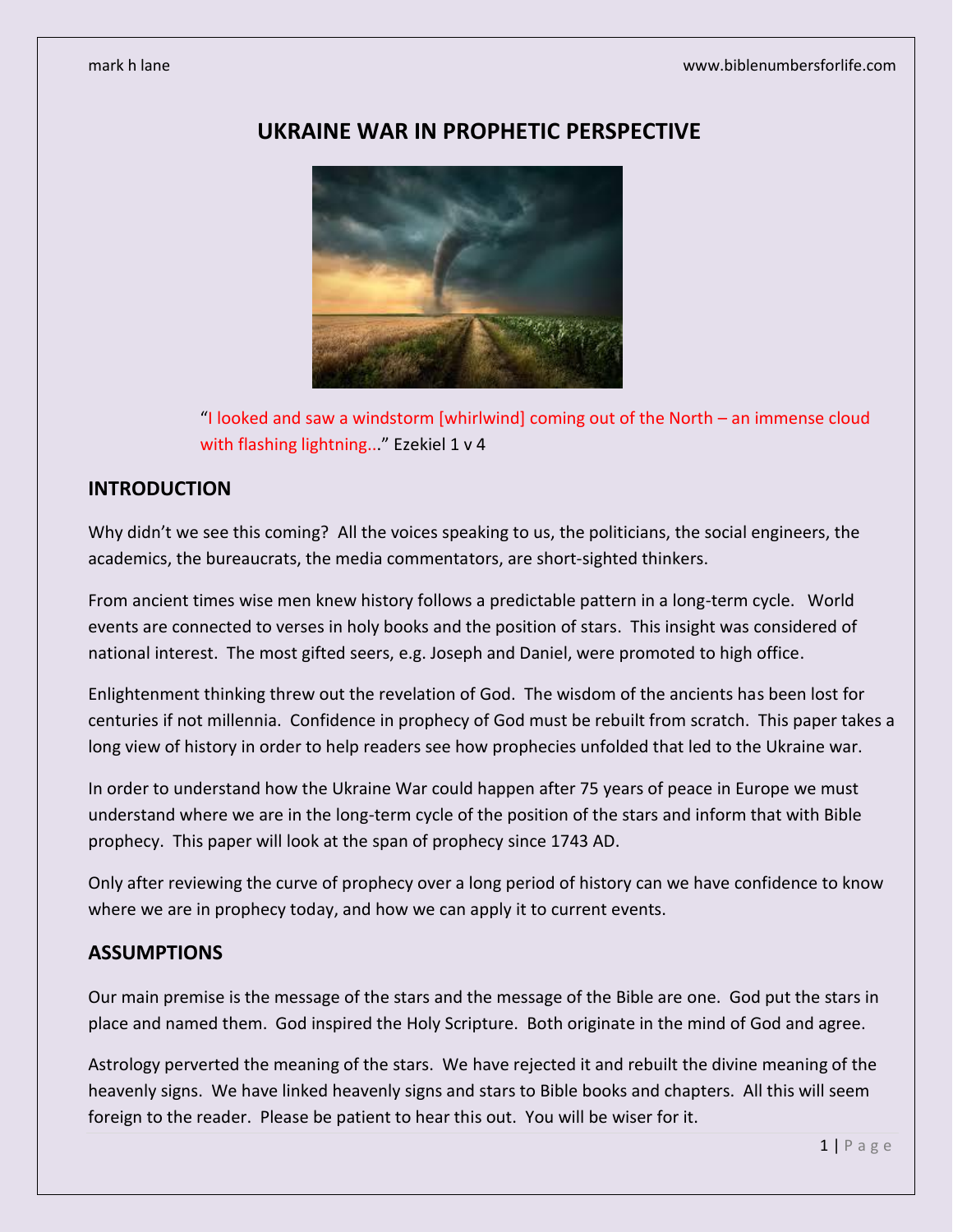## **REFERENCE DOCUMENTS**

We are not asking the reader to take our word for it. We have published numerous papers detailing the basis for each principle we use in interpreting Bible prophecy and star signs. (Links are pdf files)

| One Verse is One Year of Prophecy:                                            | <b>Come Away My Love</b>             |
|-------------------------------------------------------------------------------|--------------------------------------|
| Each Cycle of History is 762 years & Cycle began at 1 <sup>st</sup> Passover: | <b>Lord Stretches Out Heavens</b>    |
| Each Constellation has a Biblical interpretation:                             | Prov. 30 Wisdom of Solomon           |
| Linking the Declination of a Star with Bible Chapters:                        | Vision of Nebuchadnezzar             |
| Meaning of each of the 50 Constellations:                                     | <b>Star Signs (scroll to bottom)</b> |
| Star Map with Prophetic Dates (1300 AD to 2062 AD):                           | <b>Star Map with Dates</b>           |

In addition to one verse equals one year of prophecy, one Bible chapter equals one year of prophecy. Ezekiel is the prophet of our time. Ezekiel 1 is the 1992<sup>nd</sup> Bible chapter.<sup>1</sup> Ezekiel 2 = 1993 AD, etc.

## **OBJECT OF PROPHECY**

 $\overline{a}$ 

Prophecy deals with persons, nations, and events that have large consequences in human affairs. The scope of prophecy is from the beginning of time to the end. This includes our present day.

Prophecy focuses on the descendants of Abraham. These include the physical descendants, those who follow an Abrahamic faith, or who descend from those who followed an Abrahamic faith. This means prophecy will concentrate mainly on the Middle East, Europe, and America. These are the places where Judaism, Islam, and Christianity were born and spread.

There are a few Bible prophecies that speak of India and China. Since these places did not embrace any Abrahamic faith they are not the main focus of the message of the stars or the Bible. The author of the Bible is the God of Abraham, Isaac, and Jacob. He has written about the destiny of these peoples.

Since Ukraine is located in a place that was rigorously Christianized, we should find prophecies, in the stars and in the Bible, speaking to current events there. But the goal of this paper is to trace the prophetic trail that brought us to the entire current world situation, not just to the war in Ukraine.

It will greatly assist the reader to download 'Star Map with Dates' (link above). Prophecy in the stars goes from right to left on the Star Map. For a given point of reference, the past is to the right, and the future is to the left. 2022 AD is approximately the 6.78<sup>th</sup> Hour [roughly, beneath the feet of Gemini].

<sup>&</sup>lt;sup>1</sup> Starting with Genesis 1 = 1 AD we go through the Bible on a one chapter equals one year basis to Revelations 22 = 1189 AD. We continue in a second cycle through Scripture. Genesis  $1 = 1190$  AD and continue on a one chapter equals one year basis until Ezekiel 1 = 1992 AD (1189 + 830).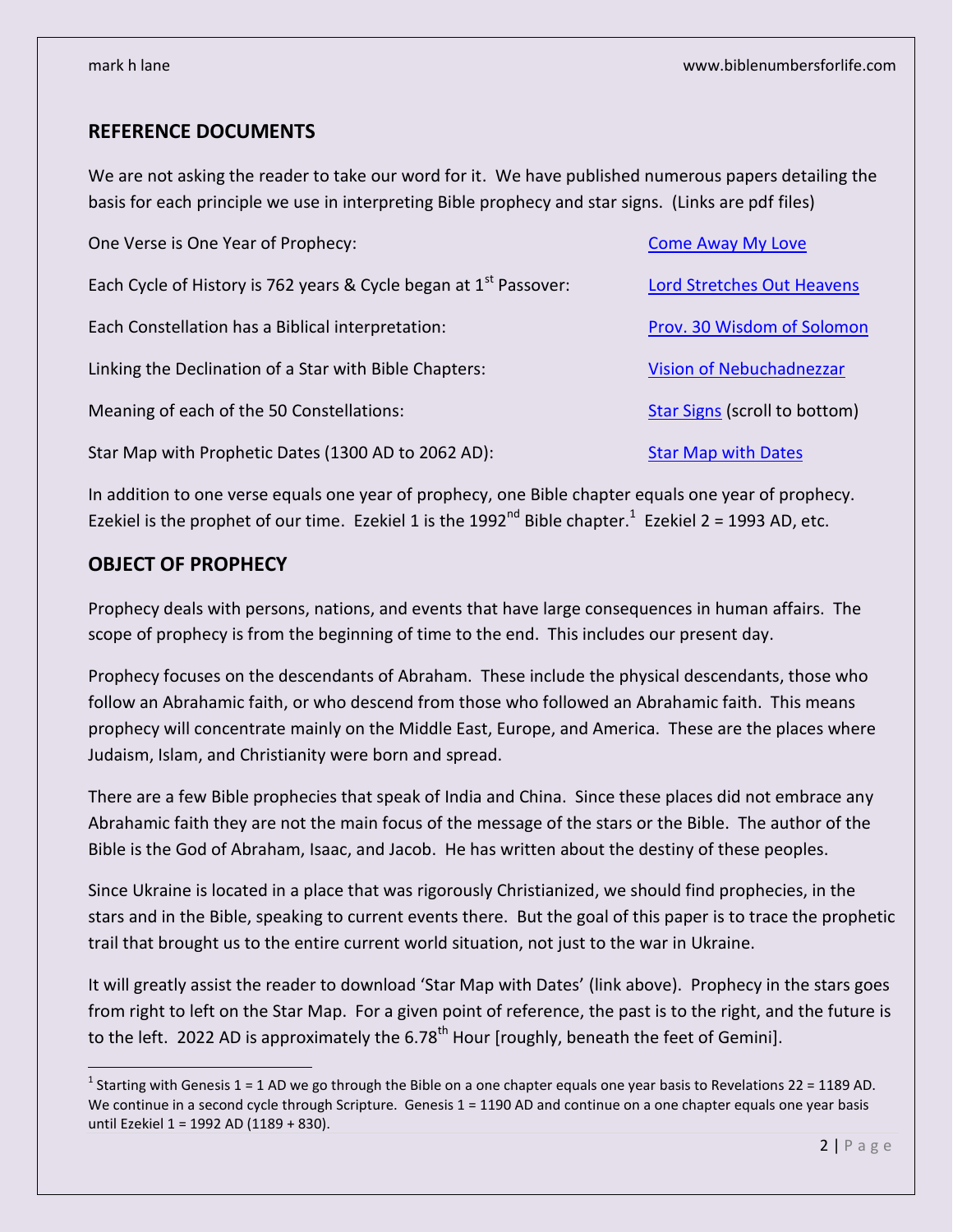## **PROPHECY DEALS WITH POWER**

Who makes the rules around here? This is what Star Prophecy is about.

The Bible begins with a power sharing arrangement. God created this wonderful world, put Adam in it, and made Adam the ruler of it. God ordained all living creatures in the world must submit to the authority of Adam. God gave Adam power and pre-eminence. God limited Adam to occupying the Garden of Eden, only a part of Eden, and a fraction of the space in the world at the time.<sup>2</sup> God gave instructions to Adam concerning what he was permitted to eat, and not to eat.

Adam disobeyed God and lost his position. God intervened with a sacrifice and Adam did not immediately perish. There was a reshuffling of roles. A new power sharing arrangement began.

The cycle of prophecy began the moment Adam's sin was covered by the sacrifice. Adam began his new role as head of his family. He would die and descendants would take his place. The cycle of life is similar to the cycle of prophecy in the stars in that leadership roles change over time.

Adam's position as supreme ruler of the world is only one of many possible power sharing arrangements. As we will see when we trace prophecy through the history of the Western world, the large number of star signs, 50, tells us there are a great variety of power players in the heavenly drama. The length of a cycle, 762 years, tells us many power sharing arrangements will occur over that time. One combination of prophetically 'active' Star Signs will be replaced by a different one as time passes from Hour to Hour.

## **PROPHECY REVEALS SPIRITUAL ATMOSPHERE**

There is a visible realm and an invisible realm to this Universe. We live in the visible realm but the state of affairs in the invisible realm affects us greatly.

We can't see the Jet Stream, the flow of air at the highest altitudes above earth. But the Jet Stream significantly affects the motions of High and Low pressure systems which directly affects our weather: temperature, air pressure, sunshine, rain, storms, hail, etc.

The Star Signs in the night sky are pictures telling us what is happening in the invisible realm. It may be a beneficial spiritual atmosphere or a detrimental spiritual atmosphere: sunny or stormy, so to speak.

There won't be a Bible prophecy or an alignment of stars that says Russia will invade Ukraine in February. What we will see is the spiritual atmosphere changes from one where there is no willingness to attack our neighbors to one in which there is. Previous to the change, Russia held back from attacking Ukraine. They share an Orthodox faith, a history, a language, and an ethnicity. An attack is fratricide. After the change Russian leadership has no conscience about it. In fact, they take some glee in it. {Of course, not every Russian in a senior position agrees.}

 $\overline{a}$ 

<sup>&</sup>lt;sup>2</sup> See our paper '**Garden of Eden'**.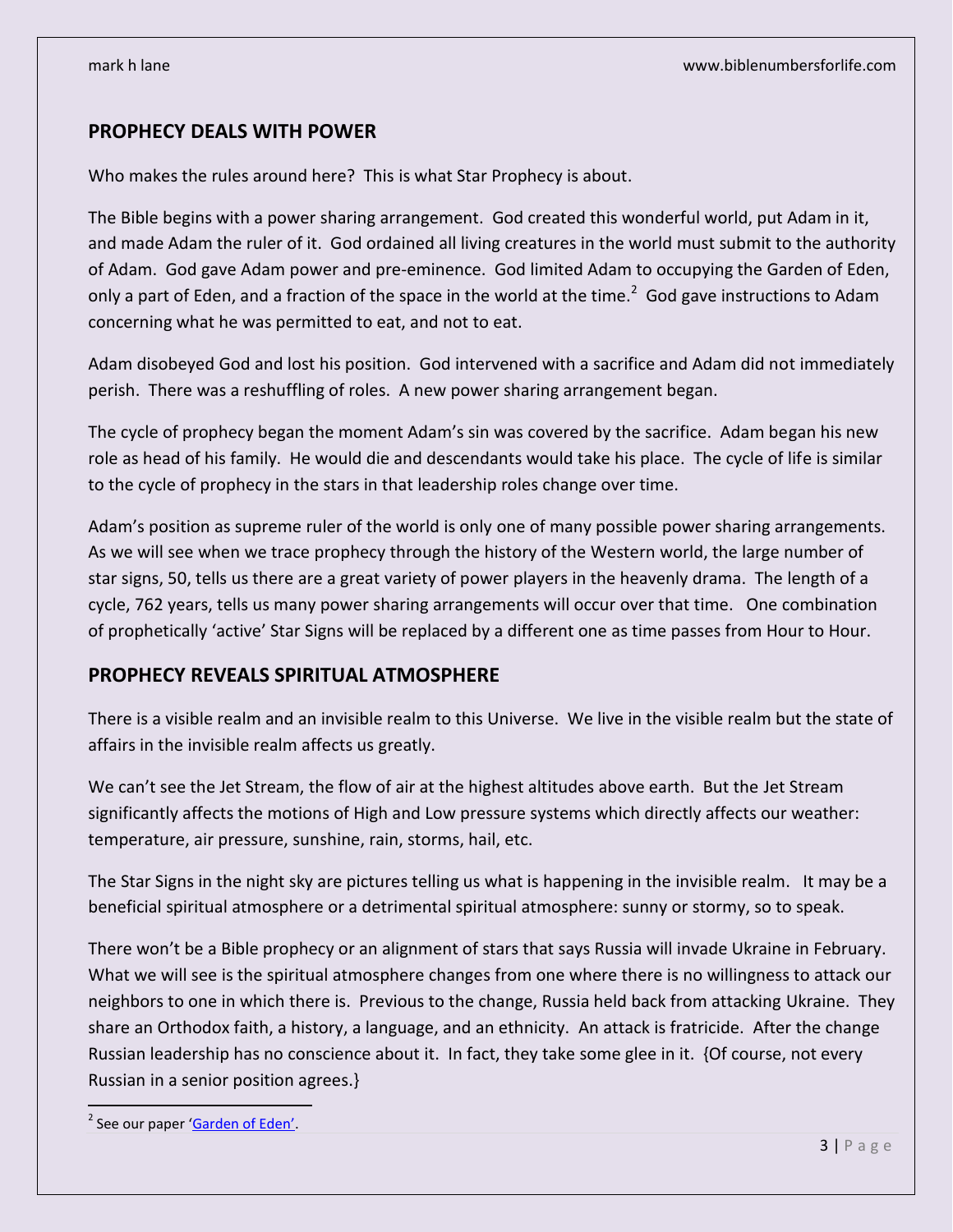## **SPIRITUAL ATMOSPHERE AFFECTS EVERYONE**

When the circumstances in the heavenly realms align with a Star Sign the effects are felt everywhere in the world.<sup>3</sup> Nevertheless, the effects are most prominent in one of the power players on the scene.

During the current period of Russian aggression, roughly 2014 (Crimea occupied) to 2022 (Ukraine attacked), we have seen tensions rise sharply in other places between people that share common bonds of faith, history, language, and ethnicity. In this period in the United States a chasm opened between people loyal to the Democratic Party and people loyal to the Republican Party. So much so that relatives are cutting off other family members because of party loyalties. The animosity is bitter and growing more acrimonious by the day. In China there have been riots in Hong Kong. In Canada there was an occupation of the Capital by truckers upset with Federal health policy.

## **BIBLE AND STAR MAP GO HAND-IN-HAND**

Multiple star signs are prophetically active in a given Hour. Star signs span multiple Hours. Some star signs are less than one Hour, one star sign is more than nine Hours in duration [*Ursa Minor*].

Relying on the star signs alone, it would be difficult to pin down events on earth to a one year period or less. Fortunately, God has provided Bible prophecy for one year spans. Relying on the one Bible chapter equals one year premise, we have a whole Bible chapter of verses for each year in history. We ought to read the stars and read the Bible hand-in-hand. Each supplies prophetic perspective to the other.

For example, the year Russia invaded Crimea was 2014. The 2014<sup>th</sup> Bible chapter is Ezekiel 23, the account of two adulterous sisters: Oholah and Oholibah. They were both daughters of the same woman who became prostitutes in Egypt. In the Bible a woman is a type of a nation or a people group, and a prostitute is a type of religious group. Ezekiel says: "they became prostitutes in Egypt" (v.3) Egypt is the land of Joseph, and Joseph is a type of Catholic Pope (or a derivative, such as an Orthodox Patriarch).<sup>4</sup>

Oholah's lovers were Assyrians. Assyria is prophetic of Russia.<sup>5</sup> The reader immediately realises the two women must be the Russian Orthodox Church and the Ukrainian Orthodox Church. Both daughters 'prostituted themselves', got religious, in Byzantium times. Their mother was the Greek Orthodox Church.

The LORD prophesied "You will drink your sister's cup… scorn, derision… ruin, desolation" (v32-33). The LORD is highly displeased the Russian Orthodox Church plays puppet to Putin. But neither is the LORD happy the Ukrainian Orthodox Church is so closely aligned with a government. God's ministers owe devotion and loyalty to God alone. These religious institutions have sent the LORD into a rage!

 $\overline{a}$ 

 $^3$  This is a big difference between our view of the impact of star signs and Astrology. Astrology says star signs affect individuals depending on the birth month of their sign. We say star signs affect everyone who lives under them while they are above us.

<sup>&</sup>lt;sup>4</sup> See our paper '<u>I am [Joseph Your Brother](https://biblenumbers.files.wordpress.com/2016/04/i-am-joseph-v3.pdf)'</u>.

<sup>&</sup>lt;sup>5</sup> See our paper '<u>Putin's Russia in Prophecy</u>' (written in 2016)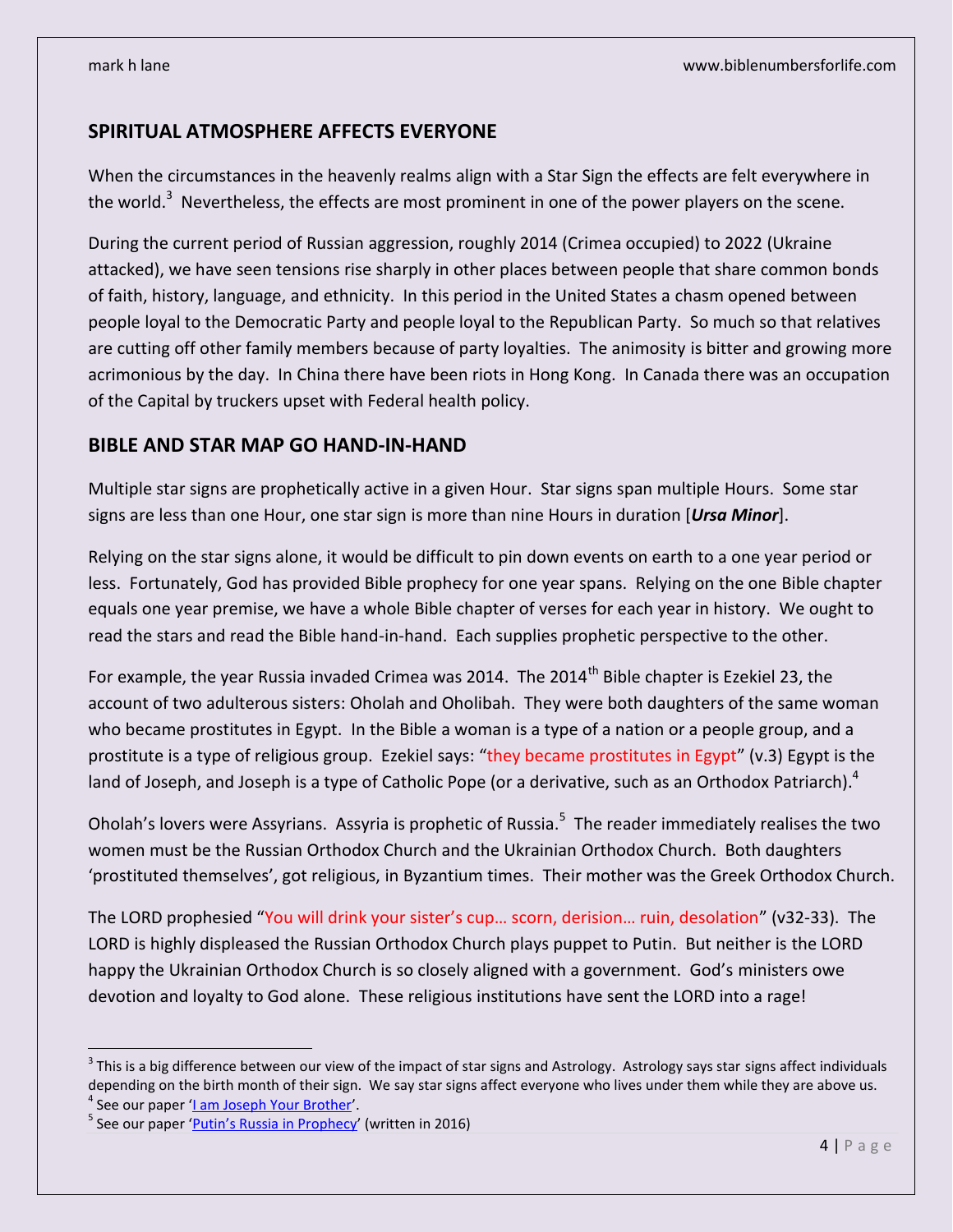## **STAR SIGNS AND SPIRITUAL NUMBERS**

The [Star Map](https://biblenumbers.files.wordpress.com/2022/05/star-map-with-prophetic-dates-1300-ad-to-2062-ad.pdf) displays all the Star Signs in the Heavens pertinent to prophecy. The reader will notice each Star Sign has a number beside it from 1 to 50. This number is the "ordinal" of the Star Sign.

Virgo is 1, Libra is 2, and so on for all the Star Signs on the path of the Sun [also known as the Zodiac] until Leo which is 12. A unique ordinal belongs to all the rest of the Star Signs.

The ordinal of a Star Sign links it to the meaning of a Spiritual Number. It also links a Star Sign to a Bible chapter in the Book of Genesis.

Genesis is the seed bed of all Bible prophecy. The chapters in Genesis match the heavenly Star Signs onefor-one. Here is a demonstration of the agreement between star prophecy and Bible prophecy.

The meaning of Spiritual Numbers and Star Signs are closely related. This is not a perfect match, but there is an association.

The ordinal of a Star Sign also links that sign to a Bible Book. 1 Virgo = Genesis, 2 Libra = Exodus, etc.

For example, [Virgo] is the 1<sup>st</sup> Star Sign. We have assigned it the meaning "Seed of the Woman". The actual 'Seed of the Woman' is the Messiah, promised to be born of a Virgin. The  $1<sup>st</sup>$  Chapter of Genesis describes the work of the Creator to fashion the world out of nothing. The Spiritual Number 1 means "I AM Lord". [*Virgo*] is a depiction of a Virgin who conceived the Messiah immaculately. The Bible tells us, the Holy Spirit came upon Mary and the Messiah left Heaven's glory and transfigured into a fetus. He preexisted but to Mary appeared a baby in her womb seemingly out of nothing.

The number 1 is the miraculous whole number. There was no whole number before 1, only nothing. All the rest of the numbers rely on 1 for their meaning and definition. Therefore 1 is in a sense, the 'Creator' number. 1 relies on no other number, because none were before it, so 1 is identified with the selfexistent eternal Godhead: 'Hear O Israel, the Lord our God, the LORD is One!'.

The 1<sup>st</sup> book of the Bible is Genesis. As we have already stated, Genesis is the seed bed of Bible prophecy. In a real sense, Genesis is the seed out of which all the rest of Scripture sprouts, blossoms, and bears fruit.

Now we have powerful tools at our disposal with which to test the hypothesis that history unfolds according to a 762 year old cycle of star signs. All we need to do is to dive into History and make the tie-in between Bible prophecy, Star Signs, and powerful forces shaping the world. When we have confidence in our findings we can go to the next step and speculate what will happen in the future.

Readers who want more teaching on how verses 'seed' chapters and how chapters 'seed' books, please read our paper: ['The Sermon on the Mount'](https://biblenumbers.files.wordpress.com/2016/09/sermon-on-the-mount.pdf). The Word is living, active, and sharper than a sword!

We are currently in the  $6^{th}$  prophetic Hour. We will start our study in the 22<sup>nd</sup> Hour, a long time ago.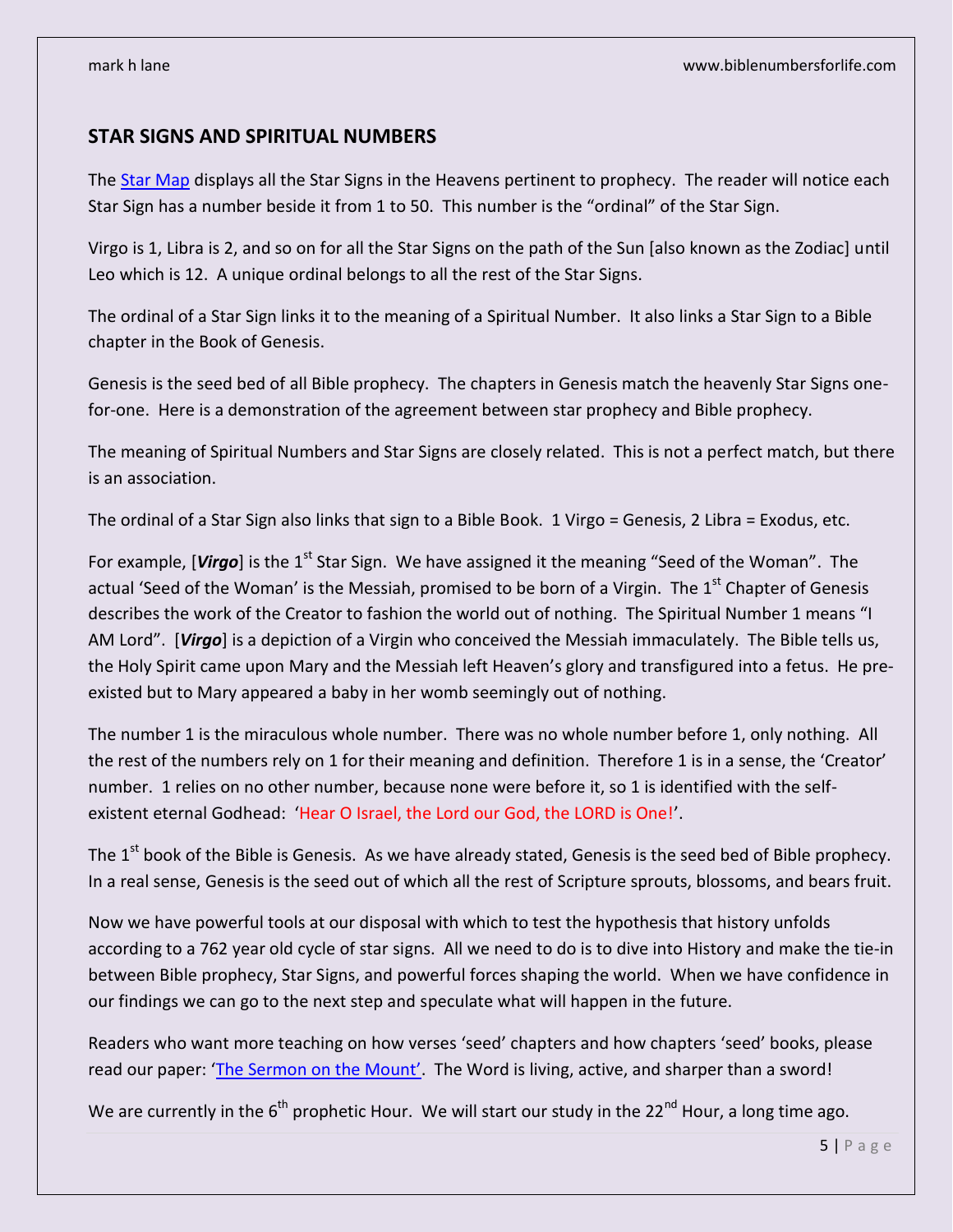# **22 nd HOUR: ROYAL POWER TRANSCENDANT**

In the <u>Star Map</u> the 22<sup>nd</sup> Hour starts in 1743 AD and extends to the 23<sup>rd</sup> Hour which is 1775 AD. The 22<sup>nd</sup> Hour was a watershed moment. Relations between social classes were reaching a breaking point. Those in power are oblivious to the tide of change that is about to sweep over their lives starting in the 23<sup>rd</sup> Hour. They are busy competing for colonial possessions and sending armies and navies on campaign against one another. They have lost touch with prophecy and think their world will never change.

The 22<sup>nd</sup> Hour power sharing arrangement is composed of five Star Signs, from highest to lowest:

- 40 [Ursa Minor](https://biblenumbers.files.wordpress.com/2022/05/40-ursa-minor-stars-v2.pdf) Divine Right of Kings European Royalty
- 48 [Cepheus](https://biblenumbers.files.wordpress.com/2022/05/48-cephus-stars-v2.pdf) Privileged Life in High Society European Aristocrats
- 46 [Pegasus](https://biblenumbers.files.wordpress.com/2022/05/46-pegasus-stars-v2.pdf) Seeking a Better Life Traders, Craftsmen, Philosophers
- $\bullet$  6 [Aquarius](https://biblenumbers.files.wordpress.com/2022/05/6-aquarius-stars-v2.pdf) Man Servant Curse of a Low Life Serfs and Slaves
- 26 [Pisces Australis](https://biblenumbers.files.wordpress.com/2022/05/26-pisces-austrinus-stars-v2.pdf) One Great Fish Religious Traditionalists

At this time in history Royal houses are ascendant in European affairs [*Ursa Minor*]. England, France, Portugal, and Spain have large colonies on every continent. Russia has expanded as far East as the Pacific. In North, Central, and South America European culture and religion has become dominant in society. The population of indigenous people has suffered huge declines since first contact. The wealth of the colonies is pouring back to Europe and enriching the royal thrones.

The lowest stratum of society [*Aquarius*] sees no benefit from continental wars and colonialism. While aristocrats sip wine in their castles and estates [*Cepheus*], the poor live short brutal lives of drudgery, sickness, hunger, and deprivation. Slavery is rampant across the world. The skilled classes, the tradesmen, craftsmen, educated men yearn for a better life [*Pegasus*]. In the hope of owning land they risk hazardous voyages across the seas. They stream out of Europe and migrate to the colonies.

Christian experience in Europe continues to be based on clergy-laity divisions [*Pisces Australis*]. The Protestant Reformation and the Counter-Reformation have only succeeded in entrenching religious divisions and perpetuating loyalty to large clerical denominations, whether Protestant or Catholic.

Sparks of genuine Christian faith still flicker in spiritually dark Europe. Souls who mourn the suppression of laity in national churches yearn to gather freely. The stream of entrepreneurs and settlers flowing out of Europe is joined by a parallel migration of pilgrims. As God's faithful drain out of Europe, where are the righteous men are left who will pray 'God save the King'? Not too many of them. A bad omen.

Judgment of European Royal houses is about to fall. But they know it not.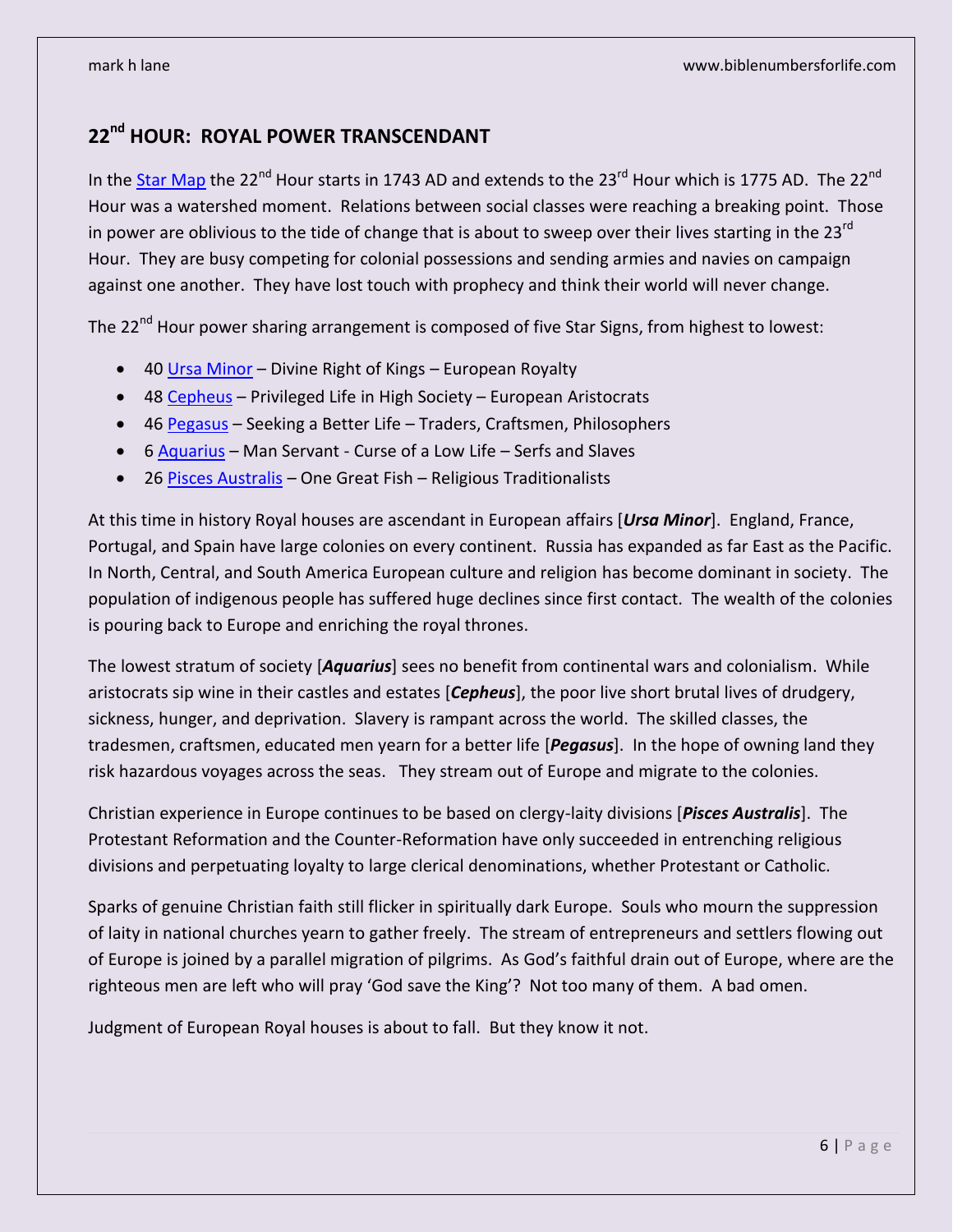# **23rd HOUR: ROYAL POWER IS SHAKEN**

In th[e Star Map](https://biblenumbers.files.wordpress.com/2022/05/star-map-with-prophetic-dates-1300-ad-to-2062-ad.pdf) the 23<sup>rd</sup> Hour starts in 1775 AD and extends to the 24<sup>th</sup> Hour which is 1807 AD.

A new power sharing arrangement arrives, composed of six Star Signs, from highest to lowest:

- 40 [Ursa Minor](https://biblenumbers.files.wordpress.com/2022/05/40-ursa-minor-stars-v2.pdf) Divine Right of Kings
- 48 [Cepheus](https://biblenumbers.files.wordpress.com/2022/05/48-cephus-stars-v2.pdf) Privileged Life in High Society
- 33 [Cassiopeia](https://biblenumbers.files.wordpress.com/2022/05/33-cassiopeia-stars-v2.pdf) Disparity of Rich and Poor
- 46 [Pegasus](https://biblenumbers.files.wordpress.com/2022/05/46-pegasus-stars-v2.pdf) Seeking a Better Life
- 7 [Pisces](https://biblenumbers.files.wordpress.com/2022/05/41-cetus-stars-v2.pdf) Free Fishes
- 6 [Aquarius](https://biblenumbers.files.wordpress.com/2022/05/6-aquarius-stars-v2.pdf) Man Servant

During the 23<sup>rd</sup> Hour a sign from the previous Hour drops out: 26 [Pisces Australis](https://biblenumbers.files.wordpress.com/2022/05/26-pisces-austrinus-stars-v2.pdf) – One Great Fish – Religious Traditionalists. The spiritual atmosphere has shifted. Blind loyalty to religion ceases to be a power player in the heavenly drama. This is significant for Royal privilege, because religion teaches the masses to respect authority. Religious Traditionalists still exist but they have lost mass appeal.

In 1776 AD the thirteen colonies of New England declare Independence from the British Crown. After a revolutionary war, in 1783 AD the Treaty of Paris recognizes the United States as a nation. In 1792 AD the National Assembly declares a French Republic. In 1793 AD King Louis XVI is beheaded.

Over most of Europe nations continue to respect Royalty [*Ursa Minor*] and Aristocracy continues to own land and enjoy status and privilege [*Cepheus*]; but they are losing their grip on hearts and minds.

The acquisition of thirteen colonies of developed land by a Republic changed how wealth was distributed. In Medieval Europe lands and titles were granted by the Monarch and could be retracted and redistributed according to his whim. In America businessmen could become exceedingly wealthy and keep it. In the pursuit of 'happiness' a class of nouveau riche would rise and spoil themselves with luxuries. But many Americans would labor away on farms and in sweat shops. A great gulf widened between the rich and the poor, especially in America, which persists to this day: Star Sign [*Cassiopeia*].

Freed from their Old World masters, settlers in the New World could own land and conduct business for their own benefit [*Pegasus*]. It might not be comfort and glamour but it was better than Serfdom.

The Star Sign 'Free Fishes' [*Pisces*] appears. America choses a government with shared authority: Executive, Judiciary, Senate, Congress, and State (the circle of five stars in Pisces). Religion has no place in the system of government, but Christian faith {Fish Symbol} was welcome in the land.

The Star Sign for 'Man Servant' [*Aquarius*] ends this Hour. Slavery was abolished in Britain in 1807. The Royal Navy patrolled West Africa and intercepted slave ships. Elimination of world-wide slavery had begun. On plantations in Southern states it persisted but they were tacking against the wind.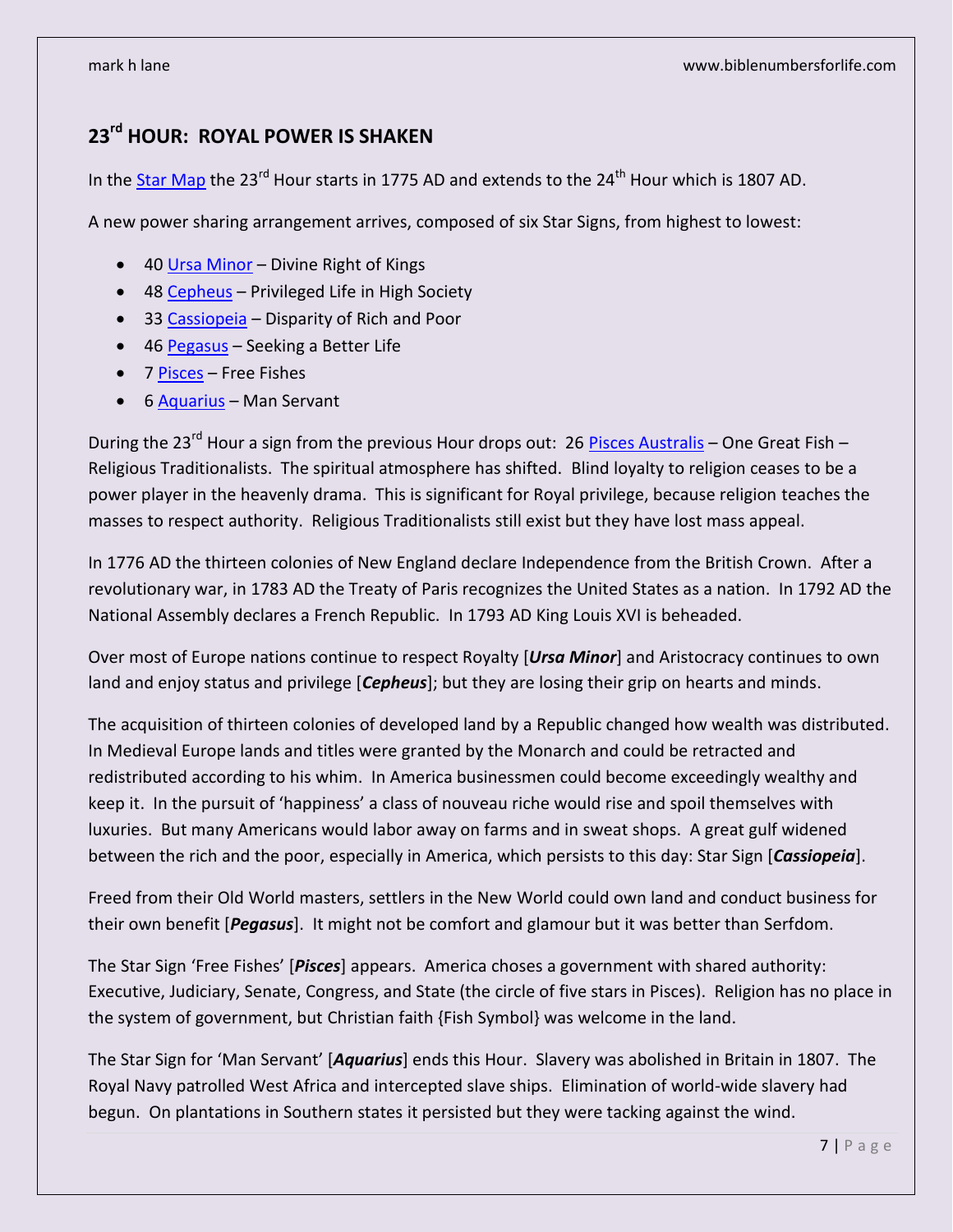# **24th HOUR: INDUSTRIAL REVOLUTION**

In th[e Star Map](https://biblenumbers.files.wordpress.com/2022/05/star-map-with-prophetic-dates-1300-ad-to-2062-ad.pdf) the 24<sup>th</sup> Hour starts in 1807 AD and extends to the 1<sup>st</sup> Hour which is 1838 AD.

A new power sharing arrangement arrives, composed of seven Star Signs, from highest to lowest:

- 40 [Ursa Minor](https://biblenumbers.files.wordpress.com/2022/05/40-ursa-minor-stars-v2.pdf) Divine Right of Kings
- 33 [Cassiopeia](https://biblenumbers.files.wordpress.com/2022/05/33-cassiopeia-stars-v2.pdf) Disparity of Rich and Poor
- 28 [Andromeda](https://biblenumbers.files.wordpress.com/2022/05/24-andromeda-stars-v2.pdf) Woman in Chains
- 46 [Pegasus](https://biblenumbers.files.wordpress.com/2022/05/46-pegasus-stars-v2.pdf) Seeking a Better Life
- 7 [Pisces](https://biblenumbers.files.wordpress.com/2022/05/41-cetus-stars-v2.pdf) Free Fishes
- 41 [Cetus](https://biblenumbers.files.wordpress.com/2022/05/41-cetus-stars-v2.pdf) Beast From the Sea

During the 24<sup>th</sup> Hour a Sign from the previous Hour drops out: 48 [Cepheus](https://biblenumbers.files.wordpress.com/2022/05/48-cephus-stars-v2.pdf) - Privileged Life in High Society. The spiritual atmosphere changed. Aristocrats might still have land holdings but capital is shifting into the hands of wealthy individuals, businesses, and banks. The Industrial Revolution is under way.

In Europe many nations continue to respect Royalty [*Ursa Minor*]. It remains the dominant power player.

Industrialists are concentrating wealth at a record pace: [*Cassiopeia*]. World output of finished goods is increasing compared to pre-Industrial eras. New technologies are improving operating efficiencies.

As machines make traditional craft occupations obsolete men and boys in the city take dreary factory jobs. This is the Star Sign [*Andromeda*]: Woman in Chains. The middle class is chained to low paying unskilled jobs working for wealthy Industrialists and Magnates [*Cassiopeia* (directly above *A*. in sky)].

The hopes of settlers to make a better life [**Pegasus**] continue but it ends this Hour.

American freedom, represented by the Free Fish, is only a narrow width of the sky this Hour. Women can't vote, slavery is entrenched, and the poor have no social supports. It is a Dickensian scene.

The Star Sign [*Cetus*] makes its appearance. [*Cetus*] is associated with Greece. Greece was at the forefront of philosophy, science and literature in the West. Enlightenment, based on Greek ideals of learning, had already taken told hold in universities in the  $18<sup>th</sup>$  Century. In this Hour, it was being adopted as the basis for lower education. Whether in Monarchist Europe or in Republican America there was a drive for mass education of youth based on curriculum favoring human reason not divine revelation. Much remained to be done to achieve this goal but the work had started and was gaining momentum.

The Star Sign [*Cetus*] is very bad and its effect would be catastrophic in Hours to come. The Greeks were pioneers in rational argument but not skilled at diplomacy. Scientific freedom sounds wonderful. But human reason could not resolve the issue of what type of government is best. Opposing ideas would lead to antagonistic ideologies. In true Greek fashion this would lead to wars over ideas.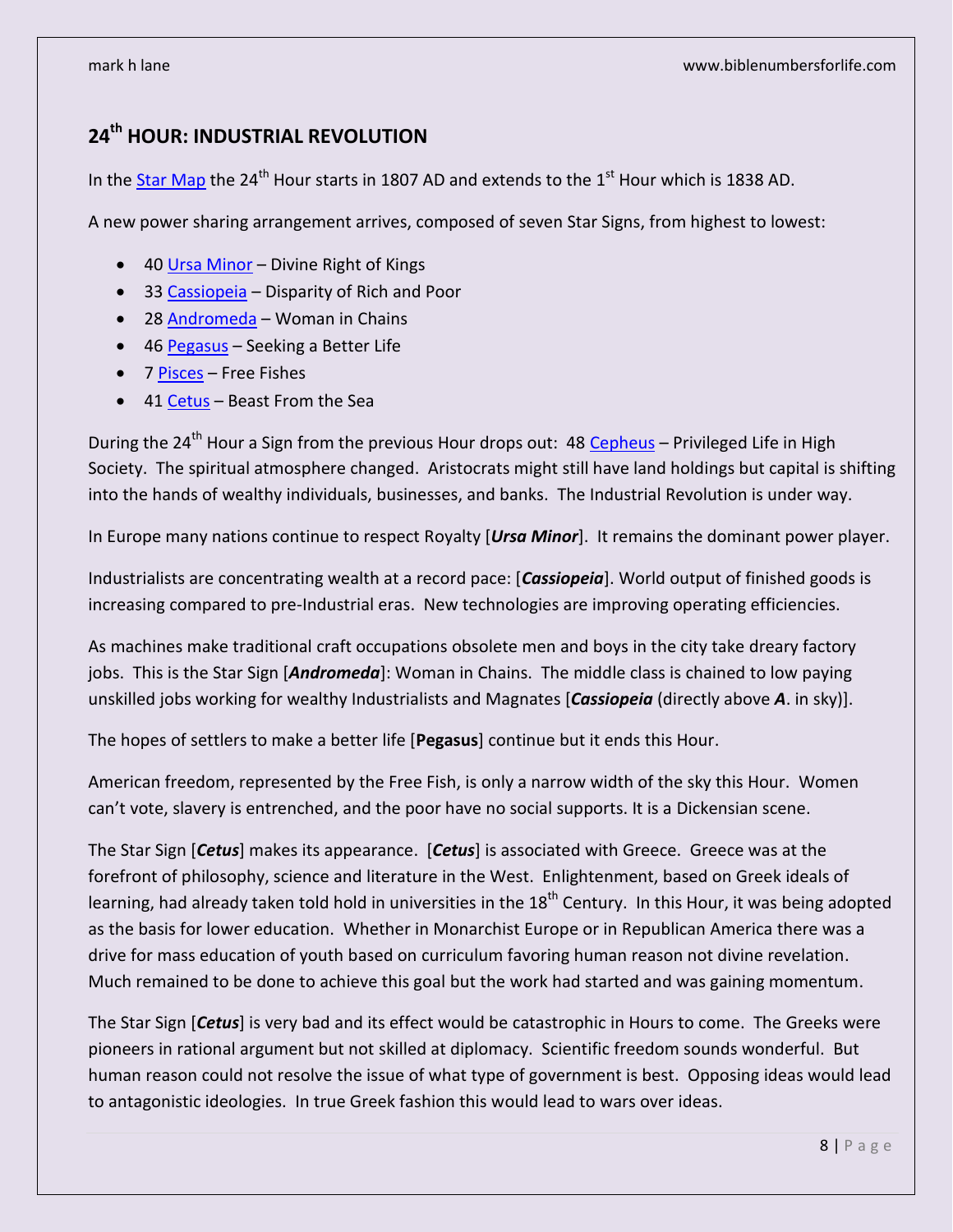

## **IMMEDIATE EFFECTS AND LASTING EFFECTS OF STAR SIGNS**

The tail of a comet is longer and wider than the chunk of rock or ice in its head.

The tail becomes dimmer and more dispersed the farther to the rear relative to the head.

This is a clue that a Star Sign has a lasting effect long after its stars disappear from the active Hour.

An Hour is a mere 32 years long. Many Star Signs span an Hour or two. Within a human lifetime, which is two to three Hours, many Star Signs will be active in the [Star Map.](https://biblenumbers.files.wordpress.com/2022/05/star-map-with-prophetic-dates-1300-ad-to-2062-ad.pdf)

We propose that the first appearance of a Star Sign in the Star Map is indicative of a change in the heavenly drama to admit a new power player. To be a power player means the Sign has a noticeable effect on the hearts and minds of humans in general and/or persons in leadership positions.

Take for example [*Pisces*]. Before 1776 AD, there was no American freedom and there was no [*Pisces*] in the Star Map. The Star Sign [*Pisces*] first appeared in Hour 23: 1775 AD to 1806 AD. It has now been almost 250 years and freedom is still present in America. This is an example of how long a 'tail' can be.

In the early years of America freedom was actively being shaped. The Constitution was being amended. State constitutions were being amended. It took a hundred years after the first appearance of [*Pisces*] before America progressed to the point of granting slaves freedom.

An entire cycle of 24 Hours is 762 years. Further investigation is needed to determine if the effects of a Star Sign in one cycle can persist into the following cycle. The Author considers that unlikely. Star Signs which appear in a cycle tend to be followed by Star Signs with reverse effects. For a very long time in Europe traditional religions informed public opinions. In the 23<sup>rd</sup> Hour a new sequence of Star Signs appeared which resisted and opposed that. Religious Traditionalists never disappeared, but they ceased to be a power player and their grip on hearts and minds 'tailed off'.

A thorough study of the Star Map for all the Hours through the many cycles of history would aid us in refining how long the 'tail' of Star Signs is and how quickly effects disperse. More research is needed.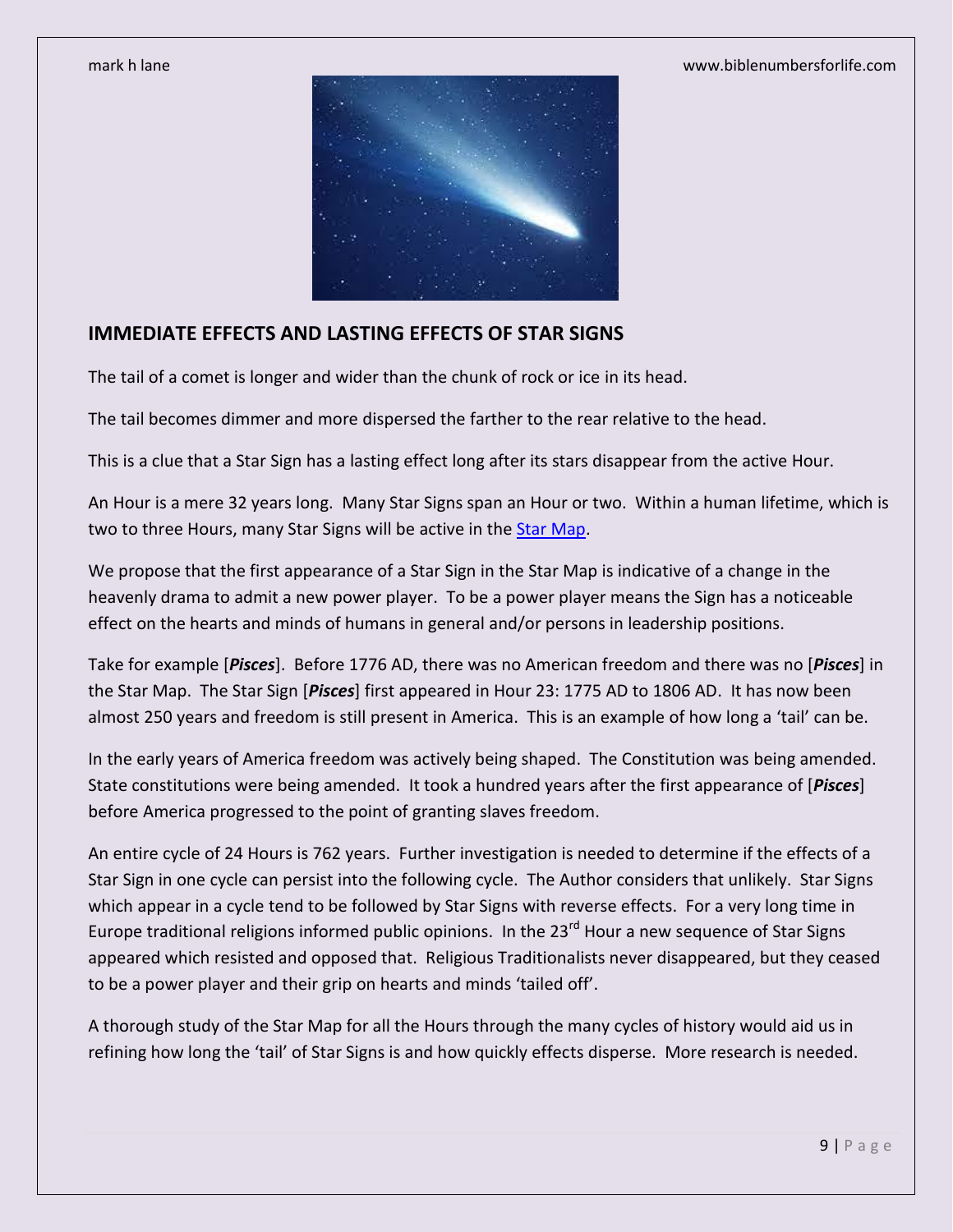# **1 st HOUR: PANDORA'S BOX**

In th[e Star Map](https://biblenumbers.files.wordpress.com/2022/05/star-map-with-prophetic-dates-1300-ad-to-2062-ad.pdf) the 1<sup>st</sup> Hour starts in 1838 AD and extends to the 2<sup>nd</sup> Hour which is 1870 AD.

A new power sharing arrangement arrives, composed of seven Star Signs, from highest to lowest:

- 40 [Ursa Minor](https://biblenumbers.files.wordpress.com/2022/05/40-ursa-minor-stars-v2.pdf) Divine Right of Kings
- 33 [Cassiopeia](https://biblenumbers.files.wordpress.com/2022/05/33-cassiopeia-stars-v2.pdf) Disparity of Rich and Poor
- 28 [Andromeda](https://biblenumbers.files.wordpress.com/2022/05/24-andromeda-stars-v2.pdf) Woman in Chains
- 8 [Aires](https://biblenumbers.files.wordpress.com/2022/06/8-aries-stars-v3.pdf) Man of Distinction
- 7 [Pisces](https://biblenumbers.files.wordpress.com/2022/05/41-cetus-stars-v2.pdf) Free Fishes
- 41 [Cetus](https://biblenumbers.files.wordpress.com/2022/05/41-cetus-stars-v2.pdf) Beast From the Sea
- 43 **Eridanus** The Grim Reaper

[*Ursa Minor*] 'Divine Right of Kings'. Like a cork, a King is firmly pressed into the top of the bottle. The people are the wine: they are oppressed in a bottle and yearn to be free. If the cork is removed, the wine overflows the bottle, runs onto the ground and is spoiled. This Hour the cork is loose but has not popped.

[Cassiopeia] 'Disparity of Rich and Poor' occupies the bulk of highest heaven. Potent in arms, the British wreak havoc in poorer countries: making war in Afghanistan, China, and India. These conflicts are less about Imperial ambition and more about seizing valuable commodities and controlling trade. Insatiable appetite for riches is elevating wealthy men at home and trampling on poor men both near and far.

[**Andromeda**] 'Woman in Chains'. The middle class, intelligentsia and bourgeoisie, put up no resistance to travesties: unmoved by the suffering of others. National pride blinds them. Self-interest drives them.

[*Aires*] 'Man of Distinction". Otto von Bismarck unites Germany through adept diplomacy and short decisive wars. He becomes the prototype of a non-Aristocrat that rises to national leadership.

[*Pisces*] 'Free Fishes' reaches its maximum size in the heavens. America completes expansion to the West. After a war with Mexico a number of states are added including California. A second fish appears. U.S. divides: North and South. From 1863 to 1865 the U.S. has a brutal Civil War but succeeds in reuniting. (China also has a brutal Civil War: 1850 to 1864. The Taipei Rebellion results in 20 million deaths)

[*Cetus*] 'The Beast from the Sea' – Greek reason and ambition – have stirred the Sea of the collective imagination. The Bible is on the shelf. Man is looking elsewhere for the meaning of life. Royals in Europe are now figureheads. Led by Prime Ministers and Presidents, Greek democracy runs the nations.

[*Eridanus*] 'The Grim Reaper' appears this Hour. In 1848 Karl Marx publishes his Communist Manifesto and the first Socialist Party appears in Germany in 1863. He thinks to abolish God, erase God's laws, and fashion a worker's paradise. This is the doctrine of the Devil and in due time will unleash Hell on Earth.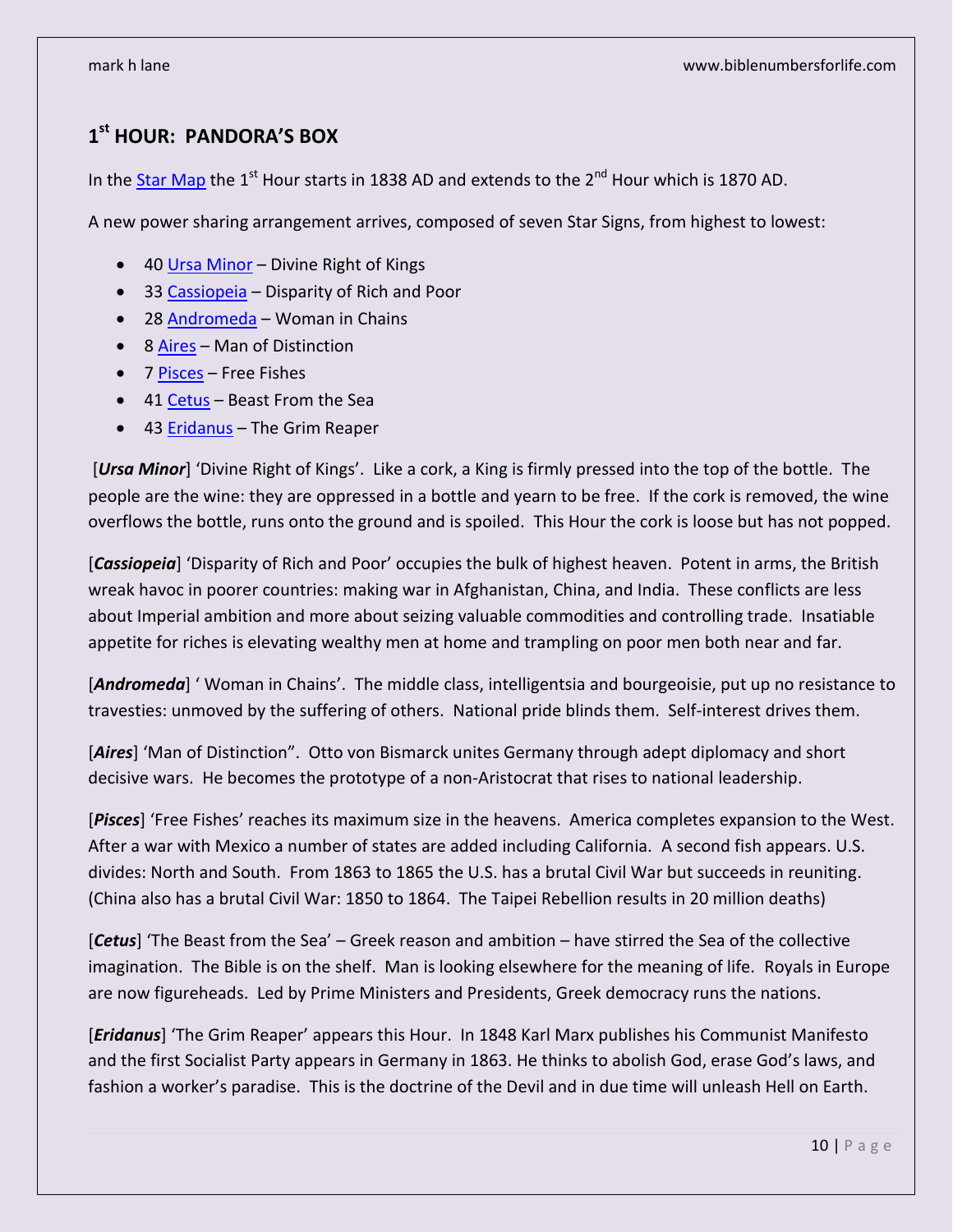# **2 nd HOUR: TWO BASKETS OF FIGS**

In th[e Star Map](https://biblenumbers.files.wordpress.com/2022/05/star-map-with-prophetic-dates-1300-ad-to-2062-ad.pdf) the  $2<sup>nd</sup>$  Hour starts in 1870 AD and extends to the  $3<sup>rd</sup>$  Hour which is 1902 AD.

A new power sharing arrangement arrives, composed of five Star Signs, from highest to lowest:

- 40 [Ursa Minor](https://biblenumbers.files.wordpress.com/2022/05/40-ursa-minor-stars-v2.pdf) Divine Right of Kings (Royalty)
- 42 [Perseus](https://biblenumbers.files.wordpress.com/2022/06/42-perseus-stars-v2.pdf) Accuser of Brethren (Slander) [Propaganda]
- 8 [Aires](https://biblenumbers.files.wordpress.com/2022/06/8-aries-stars-v3.pdf) Man of Distinction (Diplomacy)
- 41 [Cetus](https://biblenumbers.files.wordpress.com/2022/05/41-cetus-stars-v2.pdf) Beast From the Sea (Human Reason)
- 43 [Eridanus](https://biblenumbers.files.wordpress.com/2022/06/43-eridanus-stars-v2.pdf) The Grim Reaper (Communism) [Authoritarianism]

Three signs from the previous Hour drop out: [*Cassiopeia*], [*Andromeda*], [*Pisces*]. The effects of these signs have not disappeared - just reached a mature shape. See 'Tail of Comet' discussion on page 9.

[*Ursa Minor*] 'Divine Right of Kings' – has reached its final hour of influence as a major player in the night sky. Late in the Hour the role of highest power and authority in the heavens transitions to [*Perseus*].

[*Perseus*] 'Accuser of Brethren' – If you want to cause trouble, mistreat people cruelly. At the end of this Hour [*Perseus*] begins deep in the "The Cave". Adolf Hitler is born in 1889. A bad omen.

[*Aires*] 'Man of Distinction'. Otto von Bismarck finishes his project of uniting and empowering Germany by provoking France to a war then defeating them handily. More importantly the minds and hearts of Germans are now open to a Messiah figure that champions Germany and makes war.

[*Cetus*] 'Beast from the Sea'. This Hour we see the head of Cetus – a ring of five bright stars. Greeks are argumentative and ambitious. How could peace be maintained among this rowdy crowd? Crafty Bismarck created alliances with neighbor nations: a 'Ring of Stars'. He strove to achieve a balance of power on the continent. Rational actors would see if success can't be assured then the cost of war is prohibitive. (This mirrors the resilience of the American system of government where power is balanced.)

[*Eridanus*] 'The Grim Reaper'. Upsetting diplomatic plans for peace was a radical new idea: Communism, a plan for world conquest by a series of worker revolutions. The intent was to upend the entire world order, eliminate social classes, and do so with violence. Socialism began in Germany. Bismarck appeased Socialist parties by granting workers more rights. [*Eridanus*] began to ascend upward in the Star Map, as Socialism gained recognition and popularity among the working class.

During this Hour Jeremiah prophesied "the LORD showed me two baskets of figs in front of the temple of the LORD. One basket had very good figs... the other had very bad figs". (Jer. 24 v 2) = 1872. Greek argumentation leads to a political discourse that produces rivals with strong feelings. The Accuser of the Brethren was coming who would stoke the flames of division and hatred further. Two opposing Alliances ('baskets') of nations ('figs') in Europe would arise. There would be a world war in the next Hour.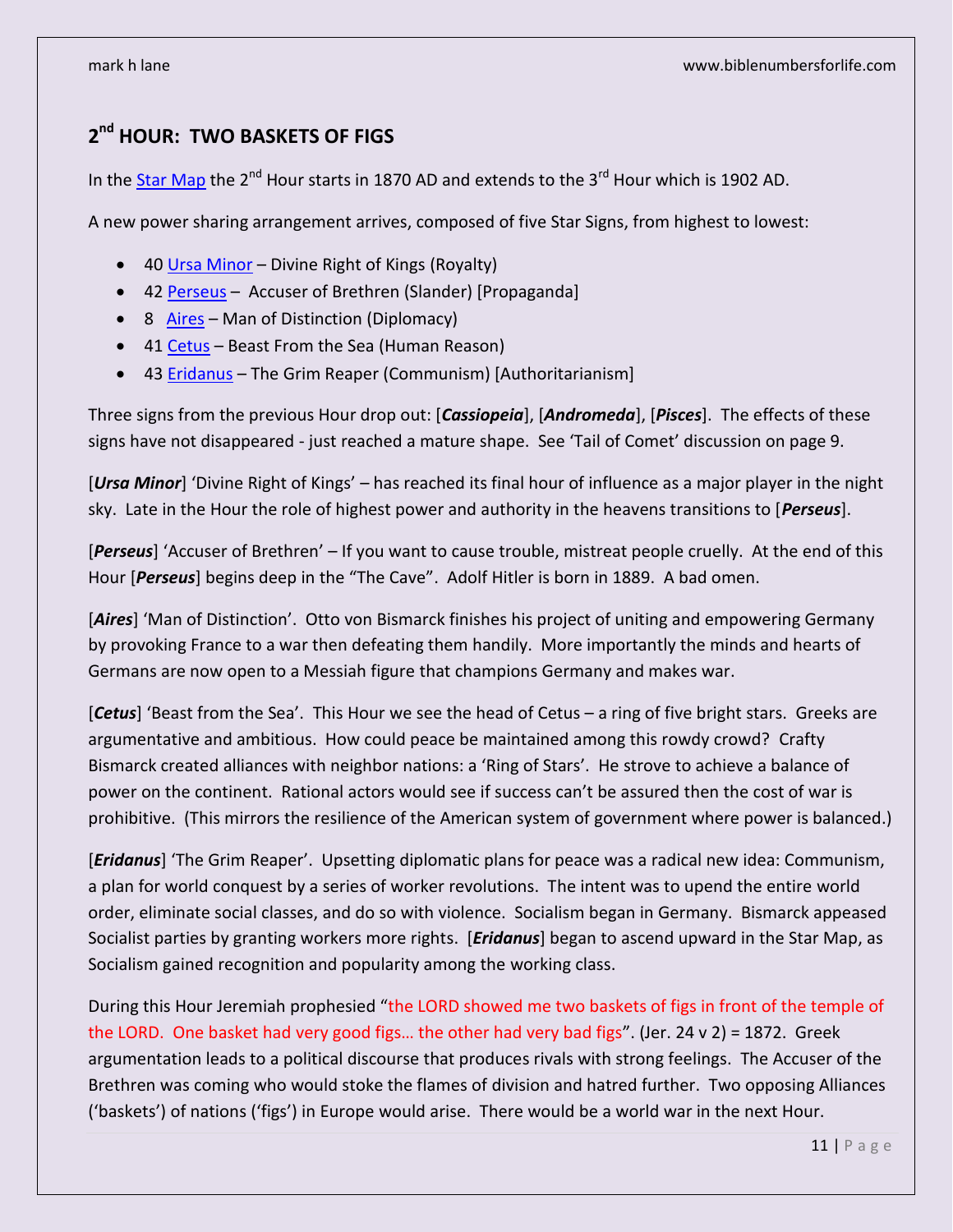# **3 rd HOUR: WILD BULL RAGES**

In th[e Star Map](https://biblenumbers.files.wordpress.com/2022/05/star-map-with-prophetic-dates-1300-ad-to-2062-ad.pdf) the 3<sup>rd</sup> Hour starts in 1902 AD and extends to the 4<sup>th</sup> Hour which is 1934 AD.

A new power sharing arrangement arrives, composed of four Star Signs, from highest to lowest:

- 42 [Perseus](https://biblenumbers.files.wordpress.com/2022/06/42-perseus-stars-v2.pdf) Accuser of Brethren (Slander) [Propaganda]
- 8 [Aires](https://biblenumbers.files.wordpress.com/2022/06/8-aries-stars-v3.pdf) Man of Distinction (Diplomacy)
- 9 [Taurus](https://biblenumbers.files.wordpress.com/2022/06/9-taurus-stars-v3.pdf) Wild Bull (Jingoism) [Nationalism]
- 43 [Eridanus](https://biblenumbers.files.wordpress.com/2022/06/43-eridanus-stars-v2.pdf) The Grim Reaper (Communism) [Authoritarianism]

It is a powder keg set to explode.

[**Perseus**] 'Accuser of the Brethren' expands to full size. As the most senior Star Sign in the Hour, its effects dominate the spiritual atmosphere of Europe. A virtual cloud of ghouls pours forth from 'The Cave' – stoking every evil in the hearts of men: fear, anger, hate, accusation, confrontation, conflict.

[**Perseus**] is also in the shape of a military helmet. World War I erupts and stagnates into a multi-year slugfest: costly in lives, military and civilian; spanning the whole continent.

[*Aires*] 'Man of Distinction' abruptly ceases early in the Hour. Polite talk and diplomacy is off the table.

[*Taurus*] 'Wild Bull'. In 1890 Kaiser Wilhelm II dismissed Chancellor Bismarck and took direct control of Germany's policies. The Kaiser was vehemently nationalist and bellicose. In 1900 he gave a speech to troops departing to fight in the Boxer Rebellion: "Should you encounter the enemy… no quarter will be given! Prisoners will not be taken! ... Just as the Huns under King Attila made a name for themselves'.

[*Eridanus*] 'The Grim Reaper'. This Sign is huge this Hour. Multiple strands appear. In 1917 there is a Russian Revolution where Communists seize power. Later Stalin replaces Lenin and an authoritarian version of Communism develops in Russia. In 1918 Germany changes to a Republic. Out of the ashes of hyperinflation and post-war unemployment National Socialism is born. Nazis were right wing fascists, but retained socialist elements including subordination of personal interests for the common good, a role for the government in economic stimulus, nationalization of some industries. Socialist experiments appeared in Italy, Persia, Argentina, and Mongolia. Communist parties were established in all Western countries plus Brazil, Chile, and Indonesia.

[*Eridanus*] lived up to its name. Socialist revolutions met stiff resistance from entrenched loyalists, took years to resolve, and cost millions of lives. Socialist mismanagement resulted in famines which cost millions of lives. Periodic Communist purges cost millions of lives. Not to mention the agony of loss of personal freedoms. Countless innocents were banished to remote gulags.

The Communist symbol is the 'Hammer and Sickle'. [**Eridanus**] is in the shape of a Sickle!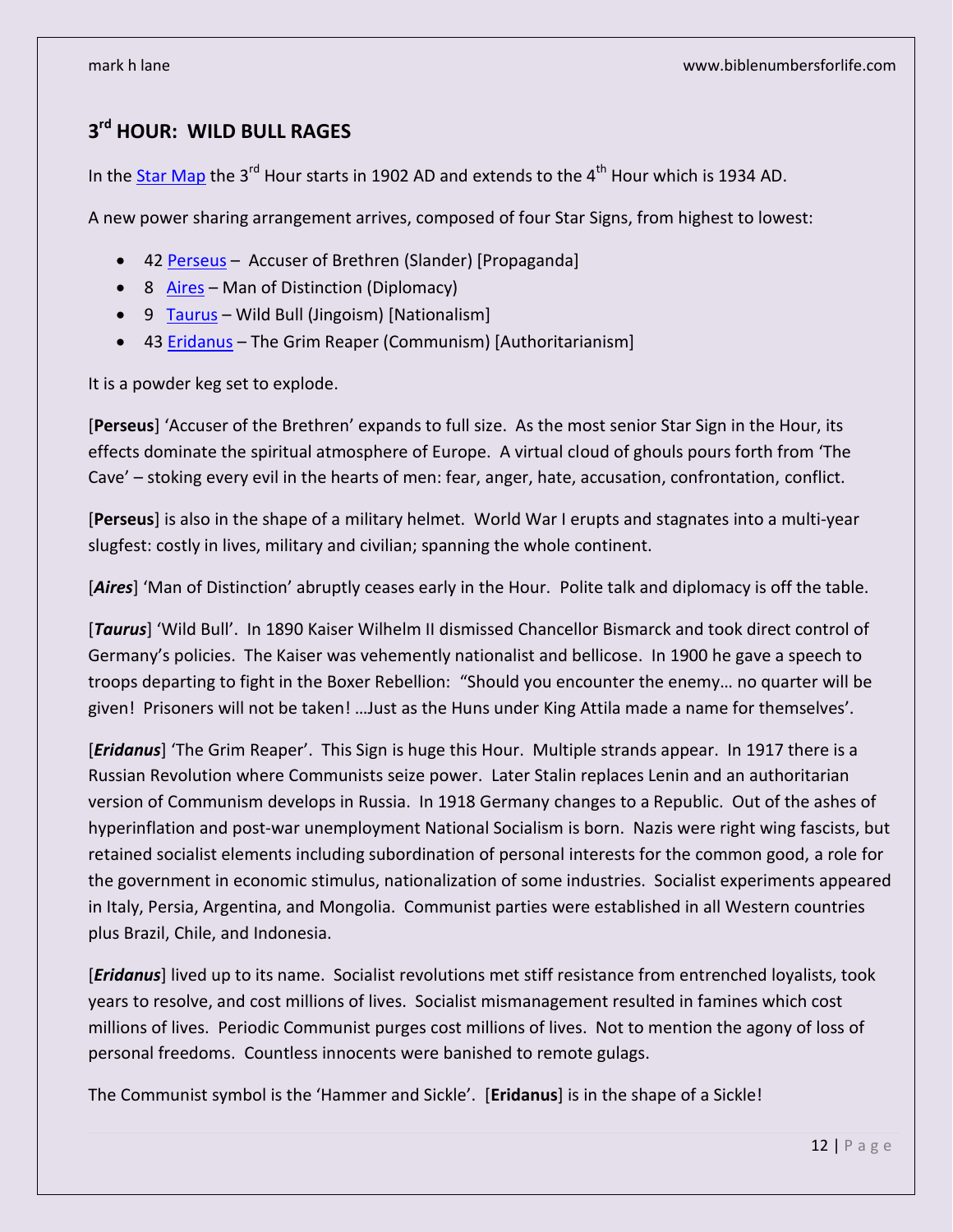# **4 th HOUR: FIELDS ABLAZE**

In th[e Star Map](https://biblenumbers.files.wordpress.com/2022/05/star-map-with-prophetic-dates-1300-ad-to-2062-ad.pdf) the  $4<sup>th</sup>$  Hour starts in 1934 AD and extends to the  $5<sup>th</sup>$  Hour which is 1965 AD.

A new power sharing arrangement arrives, composed of four Star Signs, from highest to lowest:

- 42 [Perseus](https://biblenumbers.files.wordpress.com/2022/06/42-perseus-stars-v2.pdf) Accuser of Brethren (Slander) [Propaganda]
- 9 [Taurus](https://biblenumbers.files.wordpress.com/2022/06/9-taurus-stars-v3.pdf) Wild Bull (Jingoism) [Nationalism]
- 45 [Orion](https://biblenumbers.files.wordpress.com/2022/06/45-orion-stars-v2-1.pdf) Male Goat (Rule of Law) [Rights & Freedoms]
- 43 [Eridanus](https://biblenumbers.files.wordpress.com/2022/06/43-eridanus-stars-v2.pdf) The Grim Reaper (Communism) [Authoritarianism]

[Perseus] continues as the senior Sign and its stars, albeit dimmer, extend across most of the 4<sup>th</sup> Hour. (Click on link above for detailed star map of **P**.) This means all the accusations which [*Perseus*] spewed out in the 3<sup>rd</sup> Hour continued in the 4<sup>th</sup> Hour. In other words, the accusations weren't resolved in the 3<sup>rd</sup> Hour. [**Perseus**]'s accusations had ignited the raging of the Wild Bull [*Taurus*] in the 3<sup>rd</sup> Hour and this resulted in World War I. All this primal passion continued into the 4<sup>th</sup> Hour in the form of World War II.

Although Germany and Japan were defeated in WWII, hostility between super powers was unabated. Fields burned with fuel supplied by Propaganda [*Perseus*] and Nationalism [*Taurus*]. In 1950 North Korea attacked South Korea. U.S. entered the war and pushed NK back to the border with China. China entered the war. Russian supported NK. It was a horrendous war with millions of deaths and vast destruction.

The [Star Map](https://biblenumbers.files.wordpress.com/2022/05/star-map-with-prophetic-dates-1300-ad-to-2062-ad.pdf) informs us the bright star *Aldebaran* in Taurus corresponds to 1953. This indicates a seminal event, which was the end of the Korean War. Super powers would not declare war on each other again. There would still be proxy wars, e.g. Vietnam. Blazes continued in the fields.

As the 4th Hour came to a close [*Orion*] entered the picture. The first star is *π3 Ori* [1960]. A transition began in the minds and the hearts of the masses. The conflict between the superpowers became a cold war. The rhetoric toned down. People's attention shifted and they chose to be self-indulgent. The popularity of drugs, music, consumerism, and anti-war sentiment rose.

[*Orion*] is the 45<sup>th</sup> Star Sign. The spiritual number 45 means "PRESERVED LIFE (Barely Survived)". Jesus said about the Time of the End: "If those days had not been cut short no one would have survived" (Matt. 24 v 22). Nuclear proliferation spread in the  $4<sup>th</sup>$  Hour: US (1945) Russia (1949) UK (1952) France (1960).

New nations were born in this Hour, notably India (1947) Pakistan (1947) Israel (1948) and the People's Republic of China. Germany was divided into East and West. Other European nations maintained their boundaries but oriented their security arrangement with the Warsaw Pact or with NATO.

In 1957 the Treaty of Rome was signed by six large Euro nations. It took steps toward economic union. Bismarck used the cost of war as a disincentive to motivate sovereign powers to keep the peace. This new approach used economic development as an incentive for keeping the peace but diminished sovereignty.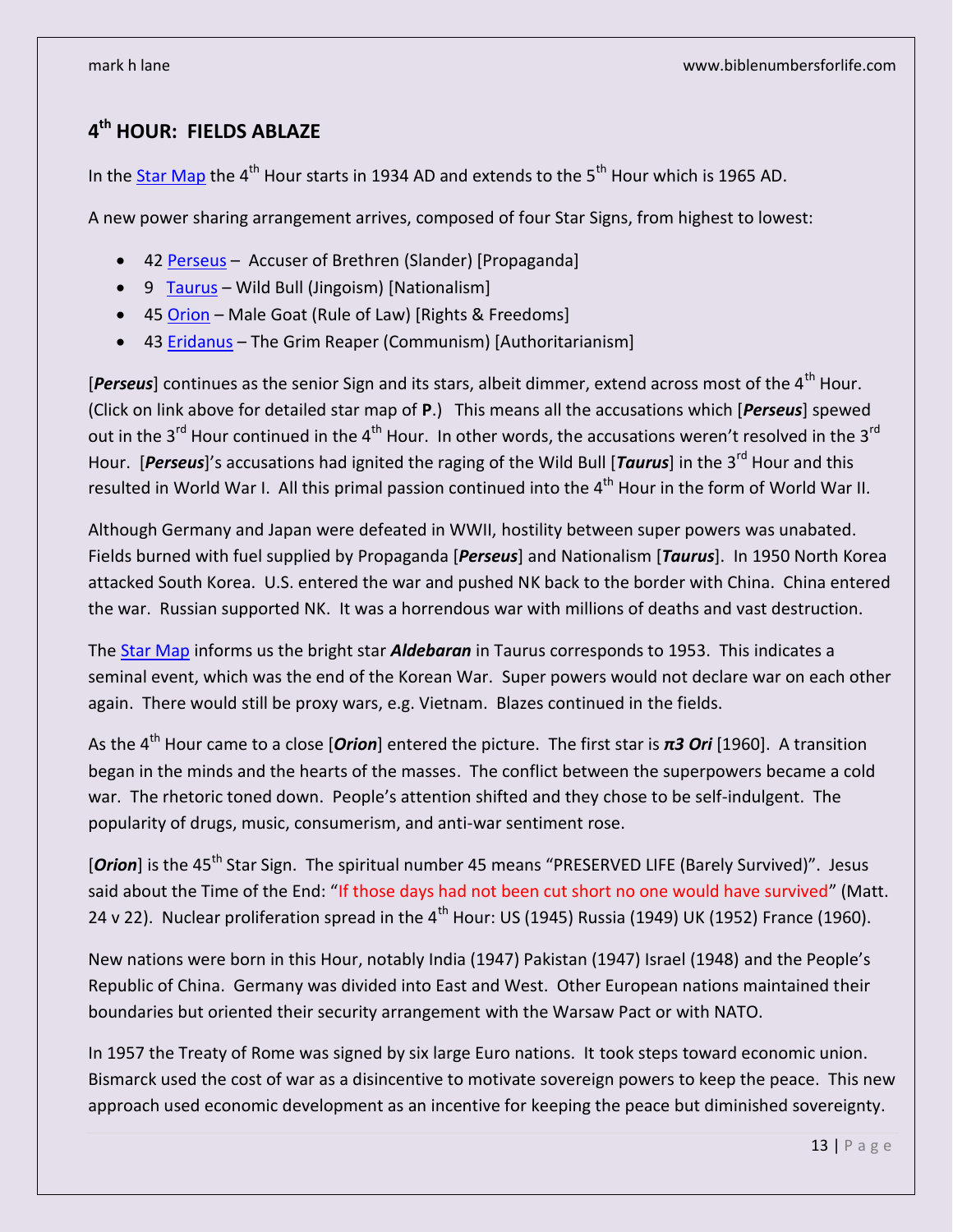# **5 th HOUR: EUROPEAN UNION**

In th[e Star Map](https://biblenumbers.files.wordpress.com/2022/05/star-map-with-prophetic-dates-1300-ad-to-2062-ad.pdf) the 5<sup>th</sup> Hour starts in 1965 AD and extends to the  $6<sup>th</sup>$  Hour which is 1997 AD.

A new power sharing arrangement arrives, composed of four Star Signs, from highest to lowest:

- 35 [Auriga](https://biblenumbers.files.wordpress.com/2022/06/35-auriga-stars-v2.pdf)  Melting Pot (Mono Culture) [Former Traditions, Beliefs, Identities Dissolve]
- 9 [Taurus](https://biblenumbers.files.wordpress.com/2022/06/9-taurus-stars-v3.pdf) Wild Bull (Jingoism) [Nationalism]
- 45 [Orion](https://biblenumbers.files.wordpress.com/2022/06/45-orion-stars-v2-1.pdf) Male Goat (Rules Based Order) [Rights & Obligations]
- 23 [Lepus](https://biblenumbers.files.wordpress.com/2022/05/23-lepus-stars-v2.pdf) Death Trap (If You Transgress)

In explaining Nebuchadnezzar's vision Daniel said 'You O King are the King of Kings… you are the Head of Gold' (Dan. 2 v 37-38) ([*Auriga*] is shaped like a Head). Babylon was a Melting Pot. For example: They brought in Jews, trained them in local language and customs then gave them work to do. (Daniel 1)

Europe was devastated by World War II. Nations were highly motivated to accelerate economic growth and development. The European Union achieved this by reducing trade barriers and travel restrictions, adopting a common currency, and electing representatives to make laws for all members. The number of countries in the Europe Union kept growing. Higher incomes and quality of life were intoxicating. Nations traded a great deal of independent decision making to join the EU.

[*Taurus*] the Wild Bull still appears in the sky albeit in a narrower band of stars. The cultures, traditions, and beliefs of various nations in Europe are so ingrained they couldn't be dissolved in one Hour of prophetic time. Notably, after the Soviet Union collapsed, Russia retained its sovereignty.

[**Orion**] the Male Goat appears in all his glory. Nations were confident they could sacrifice sovereignty because their rights were protected by the universal acceptance of a Rules Based International Order. An historic parallel is the ancient Greek Empire of Alexander which maintained a centralized military, taxation, and legal architecture while permitting diverse nations to peacefully coexist and trade.

[*Lepus*] the Death Trap appears beneath [*Orion*]. In this Hour all who depart from the Rules Based Order will fail. It is notable that in the  $5<sup>th</sup>$  Hour all aggressors in military conflicts are losers. In 1965 the U.S. enters the war in Vietnam and finds itself in a death trap from which it must retreat. In 1967 and 1973 Israel is attacked and the aggressors lose both times. In 1979 the Soviets invade Afghanistan but withdraw in defeat. In 1991 the U.S. attacks Iraq and after years of wasted blood & treasure must retreat.

Nebuchadnezzar was given the title 'Head of Gold' and 'King of Kings'. During the 5<sup>th</sup> Hour the number of billionaires sky rockets. Corporations and businessmen become so rich and powerful they can influence politics by funding or de-funding political campaigns. Vast corporate entertainment and media empires become the key opinion shaper for generations of youth. Traditional voices of reason, religion and family, are drowned out. The [**Auriga**] Melting Pot becomes so extreme the traditional roles of men and women dissolve, even the definition of marriage dissolves. Such is the power of a senior Star Sign.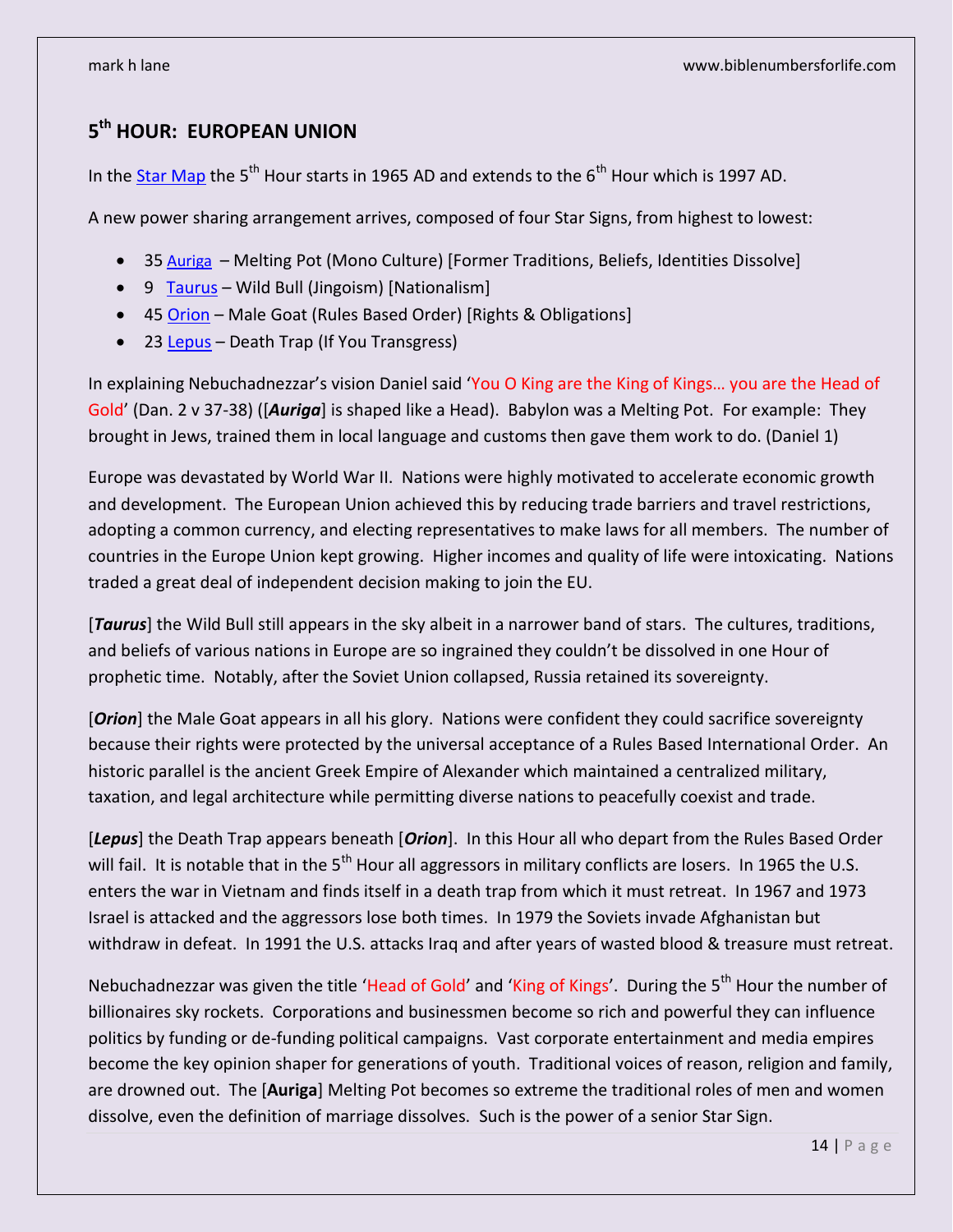# **6 th HOUR: BACKLASH AGAINST AUTHORITY**

In th[e Star Map](https://biblenumbers.files.wordpress.com/2022/05/star-map-with-prophetic-dates-1300-ad-to-2062-ad.pdf) the  $6<sup>th</sup>$  Hour starts in 1997 AD and extends to the  $7<sup>th</sup>$  Hour which is 2029 AD.

A new power sharing arrangement arrives, composed of five Star Signs, from highest to lowest:

- 10 [Gemini](https://biblenumbers.files.wordpress.com/2022/06/10-gemini-stars-v3.pdf)  Brothers In Arms (Civil Unrest)
- 45 [Orion](https://biblenumbers.files.wordpress.com/2022/06/45-orion-stars-v2-1.pdf) Male Goat (Rules Based Order)
- 36 [Canis Major](https://biblenumbers.files.wordpress.com/2022/06/36-canis-major-stars-v2.pdf) Street Bully (Psychopath)
- 50 [Argo Pupis](https://biblenumbers.files.wordpress.com/2022/06/50-argo-puppis-stars-v3.pdf) Leaders Discredited (Trust in Social Institutions is Lost)
- 39 [Argo Carina](https://biblenumbers.files.wordpress.com/2022/06/39-argo-carina-stars-v2.pdf) Hot Dry Desert Sand (Social Breakdown)

A huge shift in spiritual atmosphere! Three Signs exit [**35**,**9**,**23**]. Four Signs enter [**10**,**36**,**50**,**39**].

[Auriga] is no longer the senior Sign. Melting Pot is still strong by virtue of the Comet Tail effect.

[*Gemini*] is the senior Sign. Erasing cherished beliefs, identities, and roles has touched a raw nerve. The backlash ranges from distrust in authority to demonizing authority. Government can please no one. Everyone is offended. Differences used to be resolved by debate in public assemblies. Now legislators defame one another and fist-fights break out between them. People march in the streets in protest. Counter-demonstrators march in the streets against the protestors. In professional sports some athletes are so fed up they will no longer stand at attention for the singing of the national anthem.

Civic Unrest extends beyond local Government to a desire to upset the Global World Order. Terrorist cells spontaneously generate. In 2011 the Trade Towers in NYC collapse from the impact of hijacked airliners.

[**Orion**] drops away but the space next to it in this Hour is vacant. It isn't replaced, the effect is still strong.

[*Canis Major*] arrives. Barking, snarling and biting: at the head of a swarm of volatile angry people. Populist politicians burst on the scene in Europe & US. This is the political force harnessing the angst and discontent simmering in the general population fueled by the influence of [*Gemini*]. E.G: Donald Trump.

[*Argo Puppis*] is low in the sky. It is dark days. The corruption of high office is public knowledge. The Pope resists disciplining bishops who are sexual predators. Johnson enjoys drunken parties at No. 10 while the rest of the UK is in lockdown. A member of the Royal family pays to settle a sexual assault claim. Donald Trump pays off a porn star for silence. The apple is rotten at the top. It must soon rot through.

[Argo Carina] is the lowest Sign in the sky! If the highest Sign in the sky is U. Minor (Divine Right of Kings): [all authority invested in one man] then the lowest Sign in the sky [A. Carina] is no authority invested in any man. It is complete breakdown of social order: Fathers eat the sons. Sons eat the fathers.

Our meaning for [*A. Carina*] is "Hot Dry Desert Sand". Global warming changes weather for the worse. Tornados, forest fires, droughts ravage the earth. The 39<sup>th</sup> Sign is "Disease". Pandemics beset us.